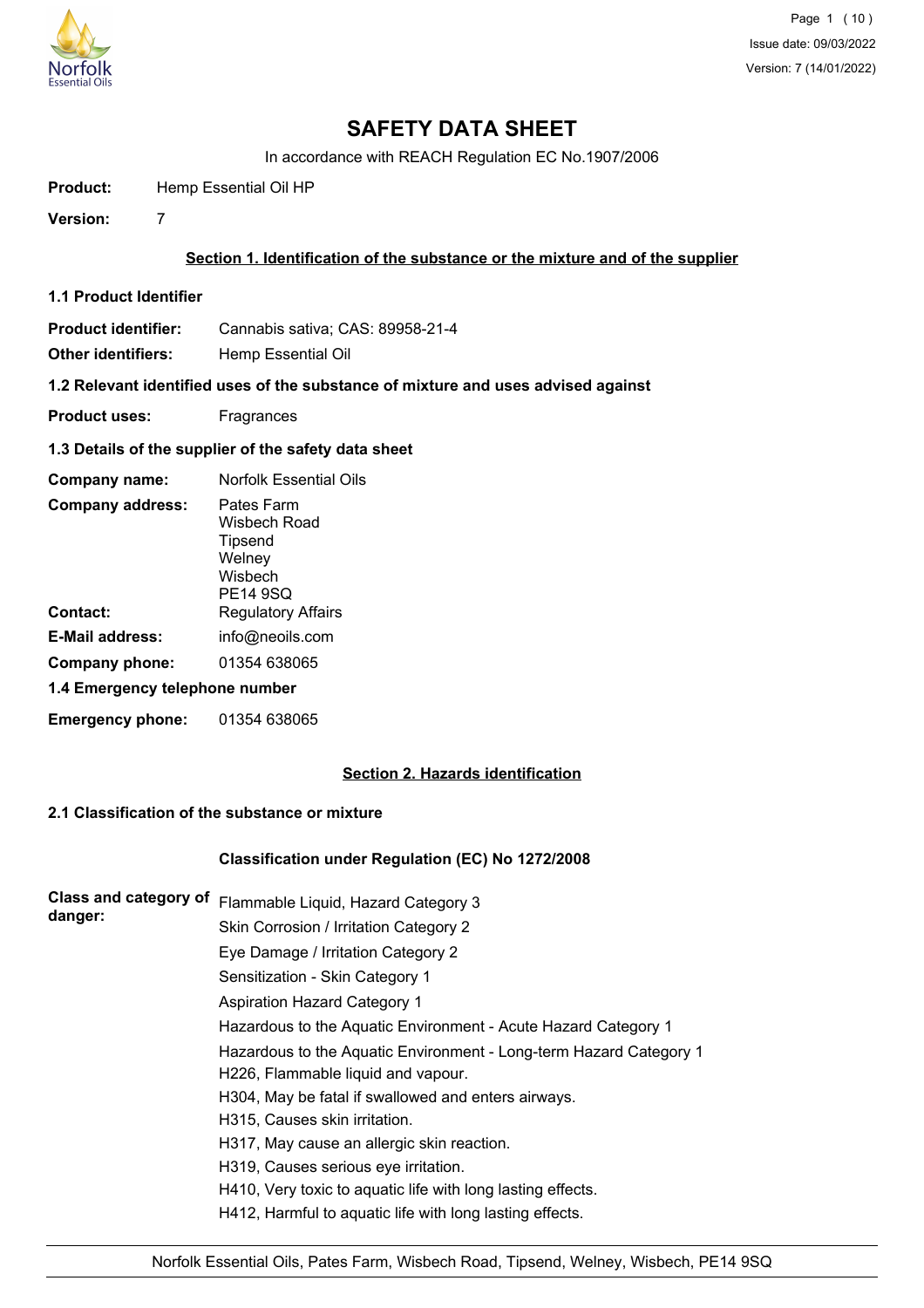

Page 2 (10) Issue date: 09/03/2022 Version: 7 (14/01/2022)

# **SAFETY DATA SHEET**

In accordance with REACH Regulation EC No.1907/2006

| Product:                                                      | Hemp Essential Oil HP                                                                                                                                                                                                                                                                                                                                                                                                                                                                                                                                                                                                                                                                                                                                                                                                                                                                                                                                                                                                                                                                                                                                                                                                                                                                                                                                                                                                                                                                                      |  |
|---------------------------------------------------------------|------------------------------------------------------------------------------------------------------------------------------------------------------------------------------------------------------------------------------------------------------------------------------------------------------------------------------------------------------------------------------------------------------------------------------------------------------------------------------------------------------------------------------------------------------------------------------------------------------------------------------------------------------------------------------------------------------------------------------------------------------------------------------------------------------------------------------------------------------------------------------------------------------------------------------------------------------------------------------------------------------------------------------------------------------------------------------------------------------------------------------------------------------------------------------------------------------------------------------------------------------------------------------------------------------------------------------------------------------------------------------------------------------------------------------------------------------------------------------------------------------------|--|
| <b>Version:</b>                                               | 7                                                                                                                                                                                                                                                                                                                                                                                                                                                                                                                                                                                                                                                                                                                                                                                                                                                                                                                                                                                                                                                                                                                                                                                                                                                                                                                                                                                                                                                                                                          |  |
| <b>Class and category of</b><br>danger:<br>2.2 Label elements |                                                                                                                                                                                                                                                                                                                                                                                                                                                                                                                                                                                                                                                                                                                                                                                                                                                                                                                                                                                                                                                                                                                                                                                                                                                                                                                                                                                                                                                                                                            |  |
|                                                               | Classification under Regulation (EC) No 1272/2008                                                                                                                                                                                                                                                                                                                                                                                                                                                                                                                                                                                                                                                                                                                                                                                                                                                                                                                                                                                                                                                                                                                                                                                                                                                                                                                                                                                                                                                          |  |
| Signal word:                                                  | Danger                                                                                                                                                                                                                                                                                                                                                                                                                                                                                                                                                                                                                                                                                                                                                                                                                                                                                                                                                                                                                                                                                                                                                                                                                                                                                                                                                                                                                                                                                                     |  |
| <b>Hazard statements:</b>                                     | H226, Flammable liquid and vapour.<br>H304, May be fatal if swallowed and enters airways.<br>H315, Causes skin irritation.<br>H317, May cause an allergic skin reaction.<br>H319, Causes serious eye irritation.<br>H410, Very toxic to aquatic life with long lasting effects.<br>H412, Harmful to aquatic life with long lasting effects.                                                                                                                                                                                                                                                                                                                                                                                                                                                                                                                                                                                                                                                                                                                                                                                                                                                                                                                                                                                                                                                                                                                                                                |  |
| <b>M</b> factor:                                              | None                                                                                                                                                                                                                                                                                                                                                                                                                                                                                                                                                                                                                                                                                                                                                                                                                                                                                                                                                                                                                                                                                                                                                                                                                                                                                                                                                                                                                                                                                                       |  |
| <b>Supplemental</b><br>Information:                           | None                                                                                                                                                                                                                                                                                                                                                                                                                                                                                                                                                                                                                                                                                                                                                                                                                                                                                                                                                                                                                                                                                                                                                                                                                                                                                                                                                                                                                                                                                                       |  |
| <b>Precautionary</b><br>statements:                           | P210, Keep away from heat, sparks, open flames and hot surfaces. - No smoking.<br>P233, Keep container tightly closed.<br>P240, Ground/bond container and receiving equipment.<br>P241, Use explosion-proof electrical, ventilating and lighting equipment.<br>P242, Use only non-sparking tools.<br>P243, Take precautionary measures against static discharge.<br>P261, Avoid breathing vapour or dust.<br>P264, Wash hands and other contacted skin thoroughly after handling.<br>P272, Contaminated work clothing should not be allowed out of the workplace.<br>P273, Avoid release to the environment.<br>P280, Wear protective gloves/eye protection/face protection.<br>P301/310, IF SWALLOWED: Immediately call a POISON CENTER or doctor/physician.<br>P303/361/353, IF ON SKIN (or hair): Remove/take off immediately all contaminated clothing.<br>Rinse skin with water/shower.<br>P305/351/338, IF IN EYES: Rinse cautiously with water for several minutes. Remove contact<br>lenses, if present and easy to do. Continue rinsing.<br>P331, Do not induce vomiting.<br>P333/313, If skin irritation or rash occurs: Get medical advice/attention.<br>P337/313, If eye irritation persists: Get medical advice/attention.<br>P362, Take off contaminated clothing and wash before reuse.<br>P370/378, In case of fire: Use carbon dioxide, dry chemical, foam for extinction.<br>P391, Collect spillage.<br>P403/235, Store in a well-ventilated place. Keep cool.<br>P405, Store locked up. |  |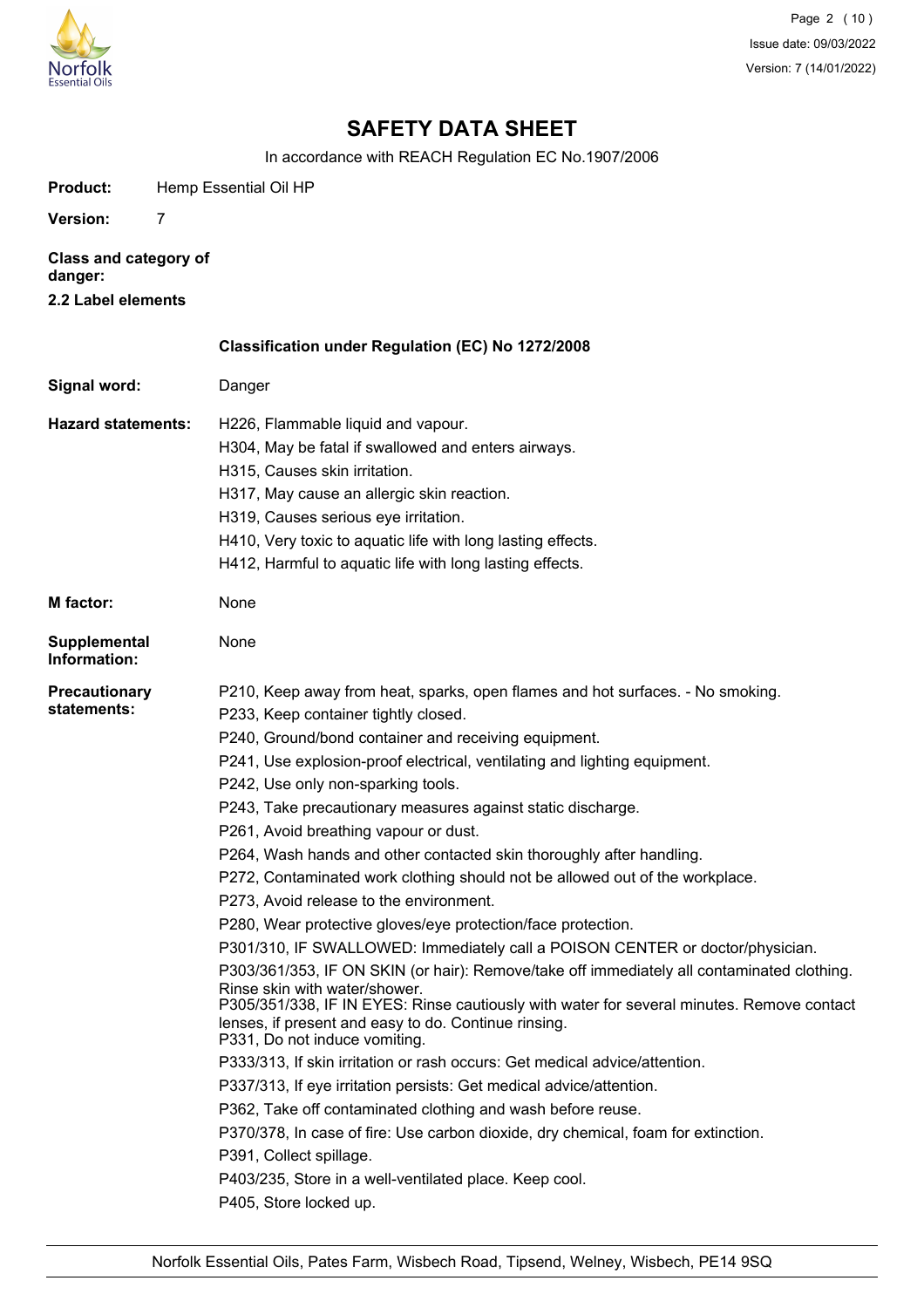

# **SAFETY DATA SHEET**

In accordance with REACH Regulation EC No.1907/2006



# **Section 3. Composition / information on ingredients**

#### **3.1 Substances**

| <b>Product identifier:</b> | Cannabis sativa; CAS: 89958-21-4 |
|----------------------------|----------------------------------|
|----------------------------|----------------------------------|

#### **Contains:**

| <b>Name</b>                 | <b>CAS</b> | <b>EC</b> | <b>REACH Registration</b><br>No. | %         | <b>Classification for</b><br>(CLP) 1272/2008                                                                                       |
|-----------------------------|------------|-----------|----------------------------------|-----------|------------------------------------------------------------------------------------------------------------------------------------|
| Myrcene                     | 123-35-3   | 204-622-5 |                                  | 20-<50%   | Flam. Lig. 3-Skin Irrit.<br>2-Eye Irrit. 2-Asp. Tox<br>1;H226-H304-H315-<br>H319.-                                                 |
| p-Mentha-1,4-diene          | 99-85-4    | 202-794-6 |                                  | 10-<20%   | Flam. Lig. 3-Asp. Tox 1;<br>H226-H304,-                                                                                            |
| Terpinolene                 | 586-62-9   | 209-578-0 |                                  | 10-<20%   | Skin Sens. 1B-Asp. Tox<br>1-Aquatic Acute 1-<br>Aquatic Chronic 1:<br>H304-H317-H410.-                                             |
| <b>I</b> trans beta-Ocimene | 3779-61-1  |           |                                  | 10-<20%   | Asp. Tox 1;H304,-                                                                                                                  |
| Terpineol                   | 8000-41-7  | 232-268-1 |                                  | 10-<20%   | Skin Irrit. 2-Eye Irrit. 2;<br>H315-H319,-                                                                                         |
| I-.alpha.-Pinene            | 7785-26-4  | 232-077-3 |                                  | $5 - 10%$ | Flam. Liq. 3-Skin Irrit.<br>2-Skin Sens. 1B-Asp.<br>Tox 1-Aquatic Acute 1-<br>Aquatic Chronic 1:<br>H226-H304-H315-<br>H317-H410.- |
| beta-Caryophyllene          | 87-44-5    | 201-746-1 |                                  | $5 - 10%$ | Skin Sens. 1B-Asp. Tox<br>1:H304-H317.-                                                                                            |
| alpha-Pinene                | 80-56-8    | 201-291-9 |                                  | $1 - 5%$  | Flam. Liq. 3-Skin Irrit.<br>2-Skin Sens. 1B-Asp.<br>Tox 1-Aquatic Acute 1-<br>Aquatic Chronic 1;<br>H226-H304-H315-<br>H317-H410.- |
| <b>I</b> I-Limonene         | 5989-54-8  | 227-815-6 |                                  | $1 - 5%$  | Flam. Liq. 3-Skin Irrit.<br>2-Skin Sens. 1B-Asp.<br>Tox 1-Aquatic Acute 1-<br>Aquatic Chronic 1:<br>H226-H304-H315-<br>H317-H410,- |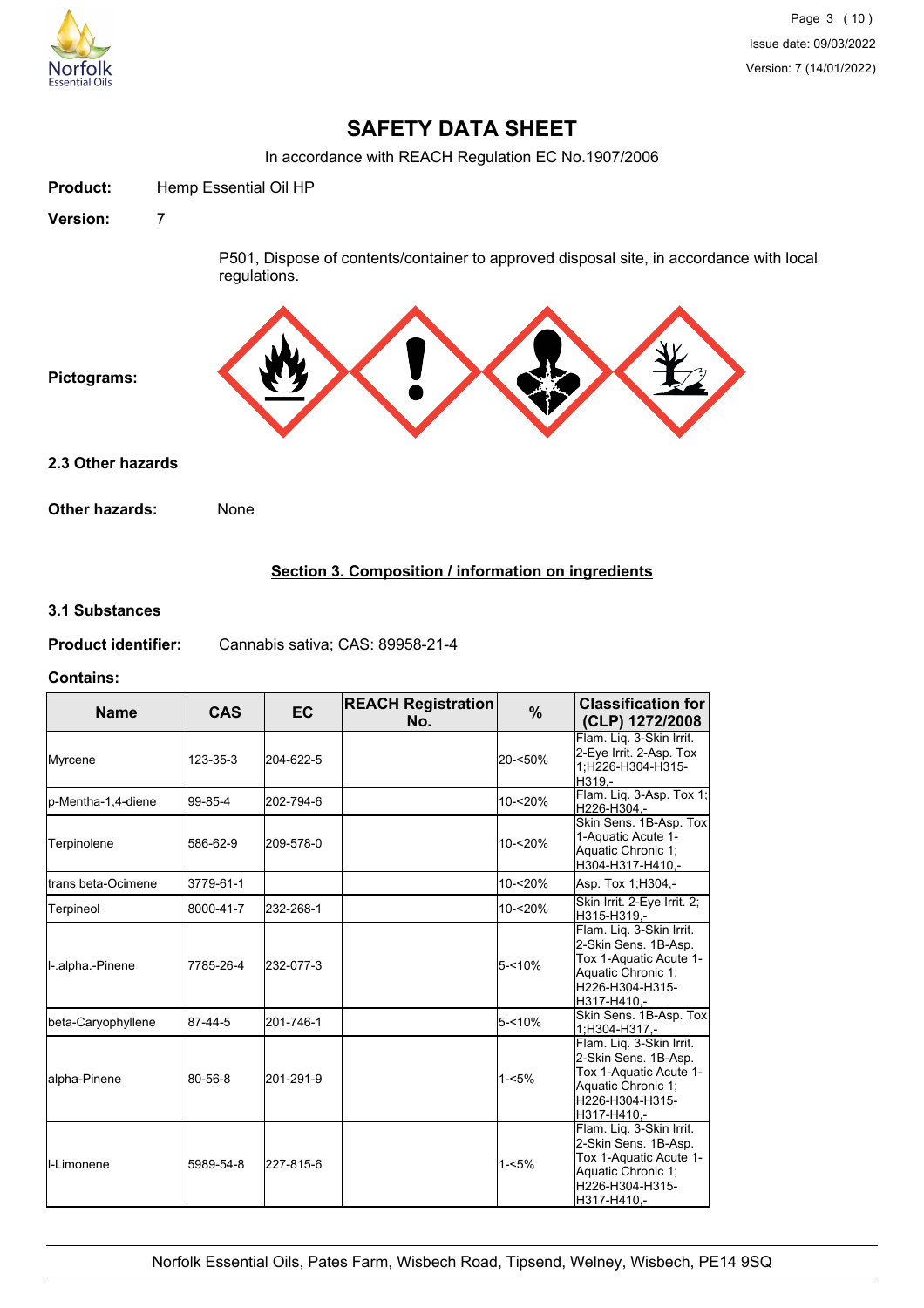

Page 4 (10) Issue date: 09/03/2022 Version: 7 (14/01/2022)

# **SAFETY DATA SHEET**

In accordance with REACH Regulation EC No.1907/2006

**Product:** Hemp Essential Oil HP

#### **Version:** 7

| <b>I</b> beta-Pinene              | 127-91-3   | 204-872-5 | $1 - 5%$    | Flam. Liq. 3-Skin Irrit.<br>2-Skin Sens. 1B-Asp.<br>Tox 1-Aquatic Acute 1-<br>Aquatic Chronic 1:<br>H226-H304-H315-<br>H317-H410.- |
|-----------------------------------|------------|-----------|-------------|------------------------------------------------------------------------------------------------------------------------------------|
| Ibeta-Farnesene                   | 18794-84-8 | 242-582-0 | 1-<5%       | Asp. Tox 1, H304 .-                                                                                                                |
| <b>I</b> delta-3-Carene           | 13466-78-9 | 236-719-3 | $0.1 - 1\%$ | Flam. Liq. 3-Skin Irrit.<br>2-Skin Sens. 1B-Asp.<br>Tox 1:H226-H304-<br>H315-H317.-                                                |
| <b>I</b> I-.beta.-Bisabolene      | 495-61-4   |           | $0.1 - 1\%$ | Skin Irrit. 2-Skin Sens.<br>1B-Asp. Tox 1; H304-<br>H315-H317,-                                                                    |
| Nerolidol (isomer<br>unspecified) | 7212-44-4  | 230-597-5 | $0.1 - 1\%$ | Aquatic Acute 1-<br>Aquatic Chronic 1:<br>H410.-                                                                                   |
| Camphene                          | 79-92-5    | 201-234-8 | $0.1 - 1\%$ | Flam. Liq. 3-Flam. Sol.<br>2-Aquatic Acute 1-<br>Aquatic Chronic 1;<br>H226-H228-H410,-                                            |
| Phytol                            | 150-86-7   | 205-776-6 | $0.1 - 1%$  | Skin Irrit. 2-Aquatic<br>Acute 1-Aquatic<br>Chronic 1;H315-H410,-                                                                  |

# **Section 4. First-aid measures**

#### **4.1 Description of first aid measures**

**Inhalation:** Remove from exposure site to fresh air, keep at rest, and obtain medical attention. **Eye exposure:** IF IN EYES: Rinse cautiously with water for several minutes. Remove contact lenses, if present and easy to do. Continue rinsing. **Skin exposure:** IF ON SKIN (or hair): Remove/take off immediately all contaminated clothing. Rinse skin with water/shower. **Ingestion:** IF SWALLOWED: Immediately call a POISON CENTER or doctor/physician.

# **4.2 Most important symptoms and effects, both acute and delayed**

May be fatal if swallowed and enters airways.

Causes skin irritation.

May cause an allergic skin reaction.

Causes serious eye irritation.

# **4.3 Indication of any immediate medical attention and special treatment needed**

None expected, see Section 4.1 for further information.

# **SECTION 5: Firefighting measures**

# **5.1 Extinguishing media**

Suitable media: Carbon dioxide, Dry chemical, Foam.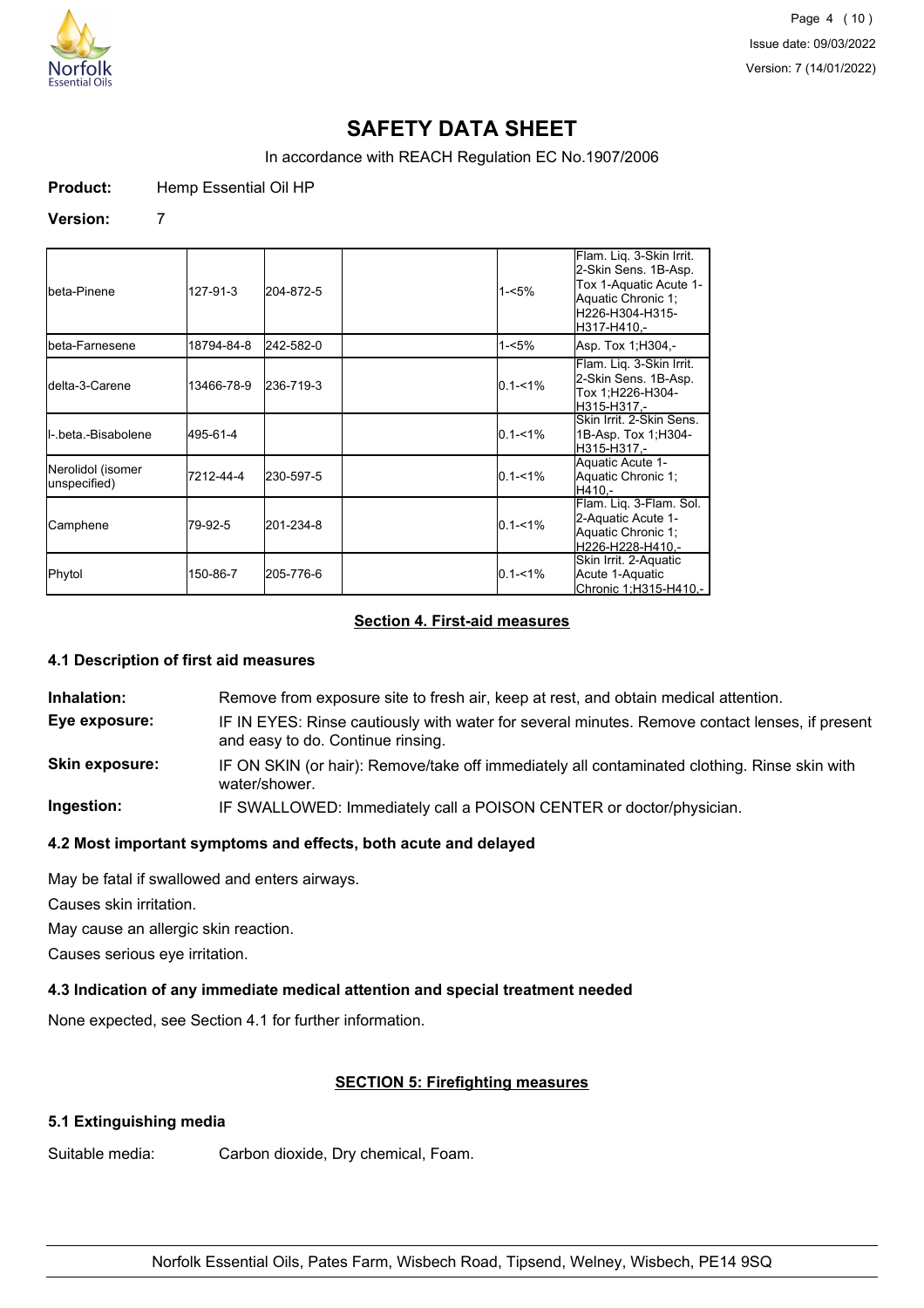

Page 5 (10) Issue date: 09/03/2022 Version: 7 (14/01/2022)

# **SAFETY DATA SHEET**

In accordance with REACH Regulation EC No.1907/2006

**Product:** Hemp Essential Oil HP

**Version:** 7

# **5.2 Special hazards arising from the substance or mixture**

In case of fire, may be liberated: Carbon monoxide, Unidentified organic compounds.

### **5.3 Advice for fire fighters:**

In case of insufficient ventilation, wear suitable respiratory equipment.

#### **Section 6. Accidental release measures**

#### **6.1 Personal precautions, protective equipment and emergency procedures:**

Avoid inhalation. Avoid contact with skin and eyes. See protective measures under Section 7 and 8.

#### **6.2 Environmental precautions:**

Keep away from drains, surface and ground water, and soil.

### **6.3 Methods and material for containment and cleaning up:**

Remove ignition sources. Provide adequate ventilation. Avoid excessive inhalation of vapours. Contain spillage immediately by use of sand or inert powder. Dispose of according to local regulations.

#### **6.4 Reference to other sections:**

Also refer to sections 8 and 13.

# **Section 7. Handling and storage**

# **7.1 Precautions for safe handling:**

Keep away from heat, sparks, open flames and hot surfaces. - No smoking.

# **7.2 Conditions for safe storage, including any incompatibilities:**

Ground/bond container and receiving equipment. Use only non-sparking tools.

Take precautionary measures against static discharge.

# **7.3 Specific end use(s):**

Fragrances: Use in accordance with good manufacturing and industrial hygiene practices.

# **Section 8. Exposure controls/personal protection**

# **8.1 Control parameters**

Workplace exposure limits: Not Applicable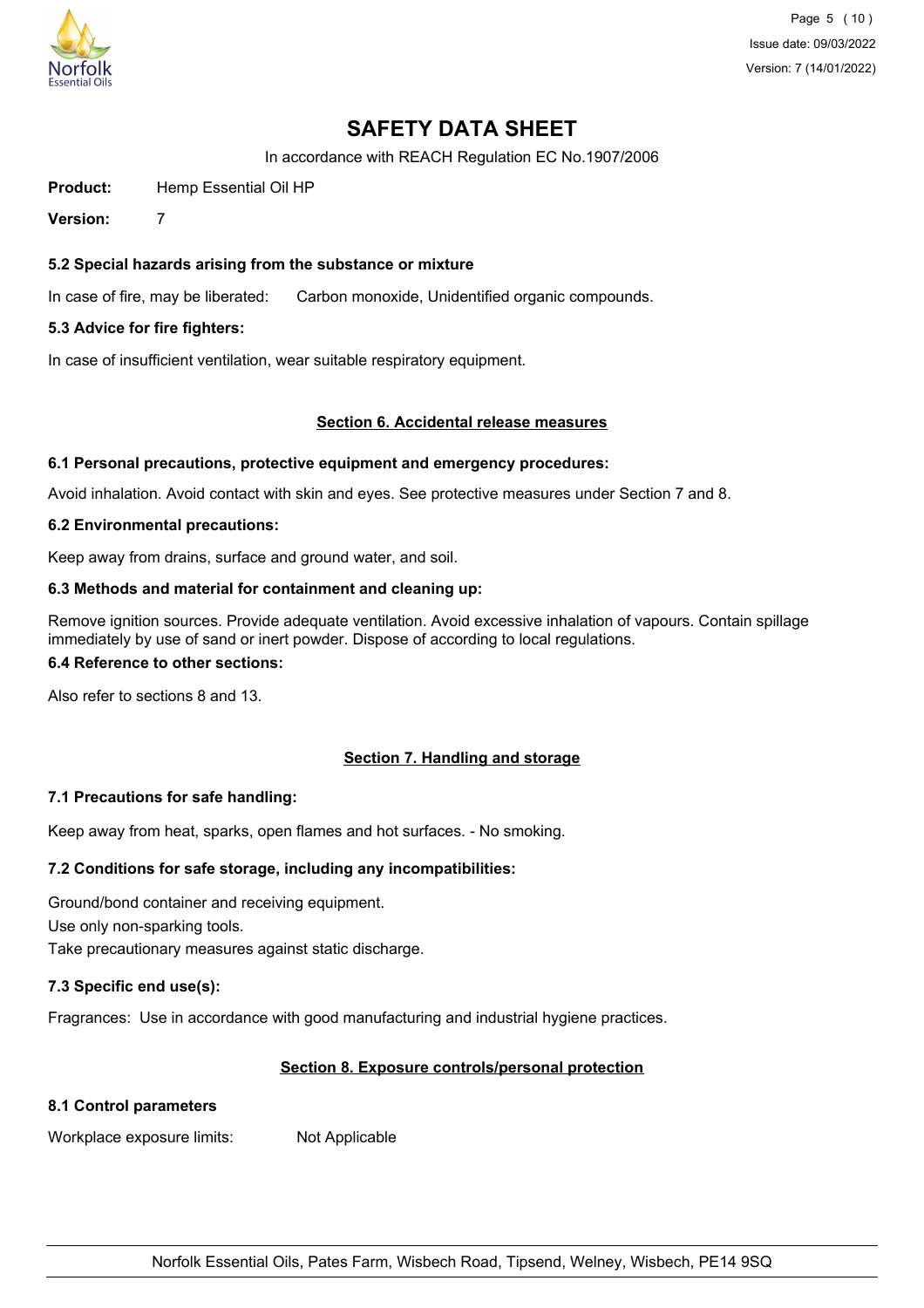

Page 6 (10) Issue date: 09/03/2022 Version: 7 (14/01/2022)

# **SAFETY DATA SHEET**

In accordance with REACH Regulation EC No.1907/2006

**Product:** Hemp Essential Oil HP

**Version:** 7

**8.2 Exposure Controls**

### **Eye / Skin Protection**

Wear protective gloves/eye protection/face protection

#### **Respiratory Protection**

Under normal conditions of use and where adequate ventilation is available to prevent build up of excessive vapour, this material should not require special engineering controls. However, in conditions of high or prolonged use, or high temperature or other conditions which increase exposure, the following engineering controls can be used to minimise exposure to personnel: a) Increase ventilation of the area with local exhaust ventilation. b) Personnel can use an approved, appropriately fitted respirator with organic vapour cartridge or canisters and particulate filters. c) Use closed systems for transferring and processing this material.

Also refer to Sections 2 and 7.

#### **Section 9. Physical and chemical properties**

### **9.1 Information on basic physical and chemical properties**

| Appearance:                                   | Not determined                               |
|-----------------------------------------------|----------------------------------------------|
| Odour:                                        | Not determined                               |
| <b>Odour threshold:</b>                       | Not determined                               |
| pH:                                           | Not determined                               |
| Melting point / freezing point:               | Not determined                               |
| Initial boiling point / range:                | Not determined                               |
| Flash point:                                  | 45 $^{\circ}$ C                              |
| <b>Evaporation rate:</b>                      | Not determined                               |
| Flammability (solid, gas):                    | Not determined                               |
| Upper/lower flammability or explosive limits: | Product does not present an explosion hazard |
| Vapour pressure:                              | Not determined                               |
| Vapour density:                               | Not determined                               |
| <b>Relative density:</b>                      | Not determined                               |
| Solubility(ies):                              | Not determined                               |
| Partition coefficient: n-octanol/water:       | Not determined                               |
| Auto-ignition temperature:                    | Not determined                               |
| <b>Decomposition temperature:</b>             | Not determined                               |
| <b>Viscosity:</b>                             | Not determined                               |
| <b>Explosive properties:</b>                  | Not expected                                 |
| <b>Oxidising properties:</b>                  | Not expected                                 |
| 9.2 Other information:                        | None available                               |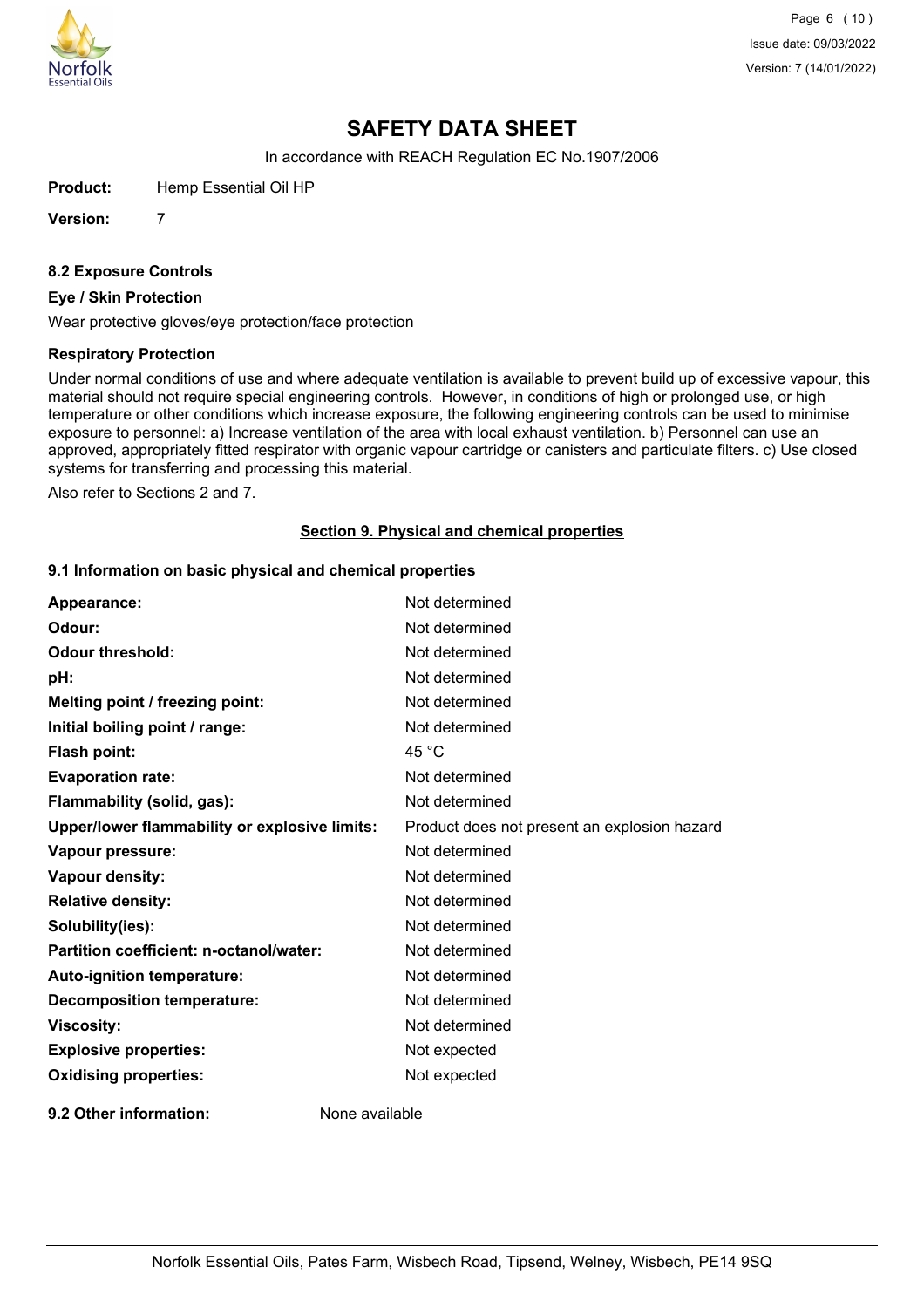

Page 7 (10) Issue date: 09/03/2022 Version: 7 (14/01/2022)

# **SAFETY DATA SHEET**

In accordance with REACH Regulation EC No.1907/2006

**Product:** Hemp Essential Oil HP

**Version:** 7

# **Section 10. Stability and reactivity**

#### **10.1 Reactivity:**

Presents no significant reactivity hazard, by itself or in contact with water.

### **10.2 Chemical stability:**

Good stability under normal storage conditions.

### **10.3 Possibility of hazardous reactions:**

Not expected under normal conditions of use.

#### **10.4 Conditions to avoid:**

Avoid extreme heat.

# **10.5 Incompatible materials:**

Avoid contact with strong acids, alkalis or oxidising agents.

### **10.6 Hazardous decomposition products:**

Not expected.

### **Section 11. Toxicological information**

# **11.1 Information on toxicological effects**

| <b>Acute Toxicity:</b>                    | Based on available data the classification criteria are not met. |
|-------------------------------------------|------------------------------------------------------------------|
| <b>Acute Toxicity Oral</b>                | >5000                                                            |
| <b>Acute Toxicity Dermal</b>              | Not Applicable                                                   |
| <b>Acute Toxicity Inhalation</b>          | Not Available                                                    |
| <b>Skin corrosion/irritation:</b>         | Skin Corrosion / Irritation Category 2                           |
| Serious eye damage/irritation:            | Eye Damage / Irritation Category 2                               |
| <b>Respiratory or skin sensitisation:</b> | Sensitization - Skin Category 1                                  |
| Germ cell mutagenicity:                   | Based on available data the classification criteria are not met. |
| <b>Carcinogenicity:</b>                   | Based on available data the classification criteria are not met. |
| <b>Reproductive toxicity:</b>             | Based on available data the classification criteria are not met. |
| <b>STOT-single exposure:</b>              | Based on available data the classification criteria are not met. |
| <b>STOT-repeated exposure:</b>            | Based on available data the classification criteria are not met. |
| <b>Aspiration hazard:</b>                 | <b>Aspiration Hazard Category 1</b>                              |

**Information about hazardous ingredients in the mixture** Not Applicable

Refer to Sections 2 and 3 for additional information.

# **Section 12. Ecological information**

**12.1 Toxicity:**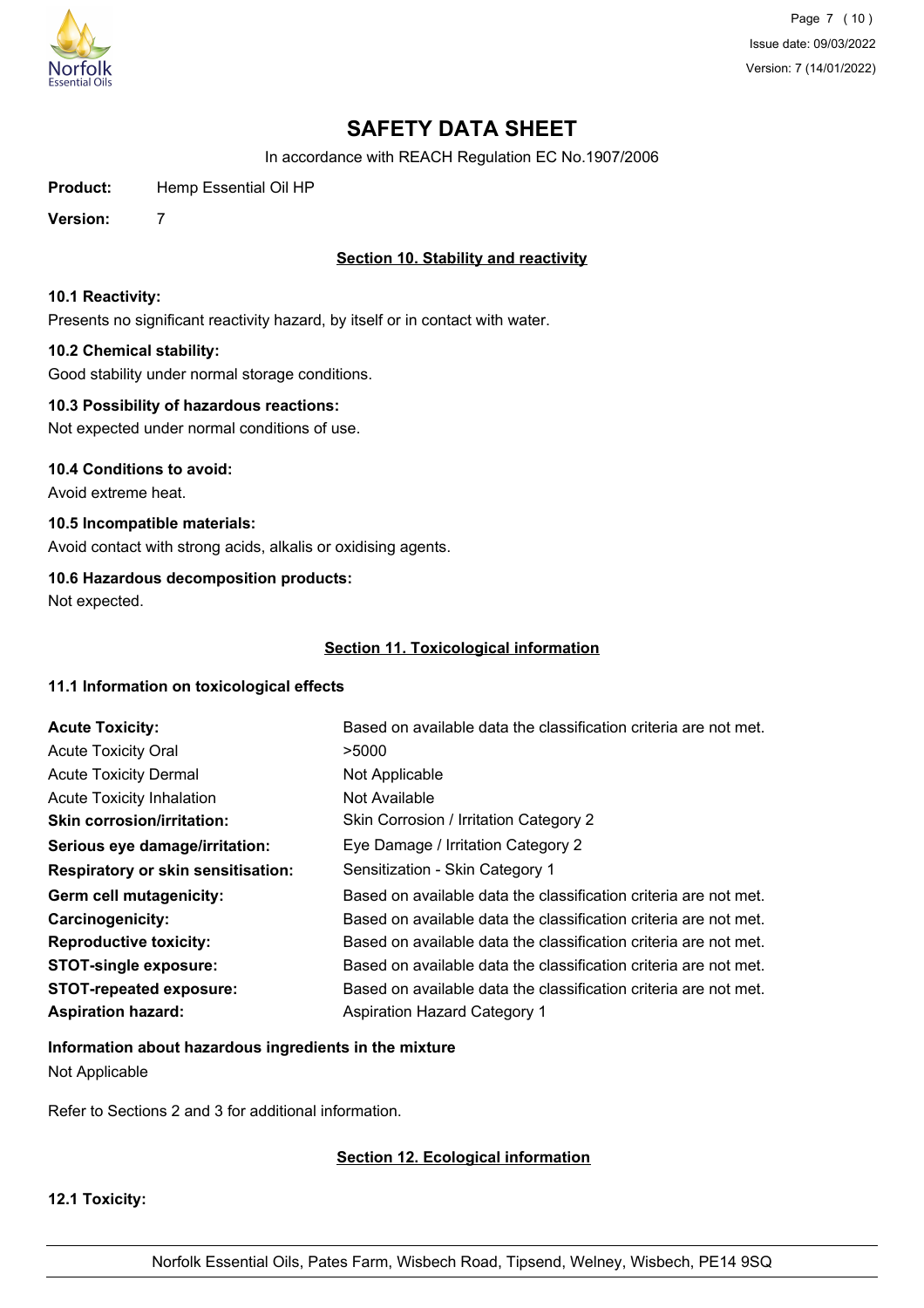

Page 8 (10) Issue date: 09/03/2022 Version: 7 (14/01/2022)

# **SAFETY DATA SHEET**

In accordance with REACH Regulation EC No.1907/2006

**Product:** Hemp Essential Oil HP

**Version:** 7

Very toxic to aquatic life with long lasting effects.

Harmful to aquatic life with long lasting effects.

- **12.2 Persistence and degradability:** Not available
- **12.3 Bioaccumulative potential:** Not available

**12.4 Mobility in soil:** Not available

# **12.5 Results of PBT and vPvB assessment:**

This substance does not meet the PBT/vPvB criteria of REACH, annex XIII.

**12.6 Other adverse effects:** Not available

# **Section 13. Disposal considerations**

#### **13.1 Waste treatment methods:**

Dispose of in accordance with local regulations. Avoid disposing into drainage systems and into the environment. Empty containers should be taken to an approved waste handling site for recycling or disposal.

#### **Section 14. Transport information**

| 14.1 UN number:                    | UN1993                                                                        |
|------------------------------------|-------------------------------------------------------------------------------|
| 14.2 UN Proper Shipping Name:      | FLAMMABLE LIQUID, N.O.S. (Acetone, Myrcene)                                   |
| 14.3 Transport hazard class(es):   | 3                                                                             |
| <b>Sub Risk:</b>                   |                                                                               |
| 14.4. Packing Group:               | Ш                                                                             |
| <b>14.5 Environmental hazards:</b> | This is an environmentally hazardous substance.                               |
| 14.6 Special precautions for user: | None additional                                                               |
|                                    | 14.7 Transport in bulk according to Annex II of MARPOL73/78 and the IBC Code: |

Not applicable

# **Section 15. Regulatory information**

# **15.1 Safety, health and environmental regulations/legislation specific for the substance or mixture**

Water Hazard Class (WGK): 3

# **15.2 Chemical Safety Assessment**

A Chemical Safety Assessment has not been carried out for this product.

#### **Section 16. Other information**

| <b>Concentration % Limits:</b>  | EH A1=68.97% EH C1=68.97% EH C2=6.90% EH C3=0.68965517% EH<br>C4=68.97% SCI 2=14.13% EDI 2=19.59% SS 1=6.19% AH 1=8.42% |
|---------------------------------|-------------------------------------------------------------------------------------------------------------------------|
| <b>Total Fractional Values:</b> | EH A1=1.45 EH C1=1.45 EH C2=14.50 EH C3=145.00 EH C4=1.45 SCI<br>2=7.08 EDI 2=5.11 SS 1=16.16 AH 1=11.88                |

**Key to revisions:**

Classification under Regulation (EC) No 1272/2008 Information about hazardous ingredients in the mixture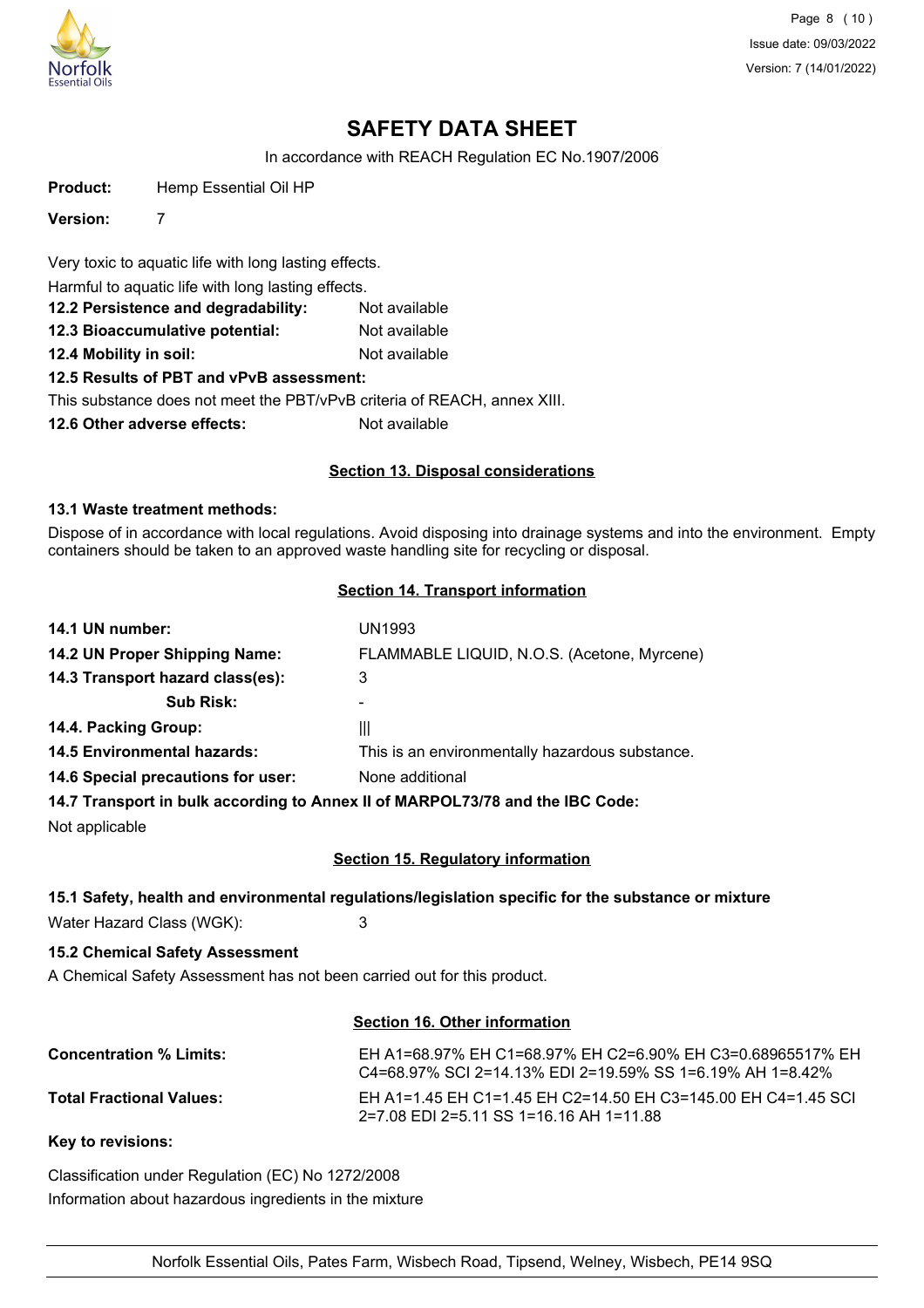

Page 9 (10) Issue date: 09/03/2022 Version: 7 (14/01/2022)

# **SAFETY DATA SHEET**

In accordance with REACH Regulation EC No.1907/2006

Product: Hemp Essential Oil HP

**Version:** 7

SECTION 3: Composition/information on ingredients

Workplace exposure limits

### **Key to abbreviations:**

| <b>Abbreviation</b> | <b>Meaning</b>                                                                                                                     |
|---------------------|------------------------------------------------------------------------------------------------------------------------------------|
| Aquatic Acute 1     | Hazardous to the Aquatic Environment - Acute Hazard Category 1                                                                     |
| Aquatic Chronic 1   | Hazardous to the Aquatic Environment - Long-term Hazard Category 1                                                                 |
| Asp. Tox 1          | <b>Aspiration Hazard Category 1</b>                                                                                                |
| Eye Irrit. 2        | Eye Damage / Irritation Category 2                                                                                                 |
| Flam. Liq. 3        | Flammable Liquid, Hazard Category 3                                                                                                |
| Flam. Sol. 2        | Flammable Solid, Hazard Category 2                                                                                                 |
| H226                | Flammable liquid and vapour.                                                                                                       |
| H228                | Flammable solid.                                                                                                                   |
| H304                | May be fatal if swallowed and enters airways.                                                                                      |
| H315                | Causes skin irritation.                                                                                                            |
| H317                | May cause an allergic skin reaction.                                                                                               |
| H319                | Causes serious eye irritation.                                                                                                     |
| H410                | Very toxic to aquatic life with long lasting effects.                                                                              |
| P210                | Keep away from heat, sparks, open flames and hot surfaces. - No smoking.                                                           |
| P233                | Keep container tightly closed.                                                                                                     |
| P240                | Ground/bond container and receiving equipment.                                                                                     |
| P241                | Use explosion-proof electrical, ventilating and lighting equipment.                                                                |
| P242                | Use only non-sparking tools.                                                                                                       |
| P243                | Take precautionary measures against static discharge.                                                                              |
| P261                | Avoid breathing vapour or dust.                                                                                                    |
| P <sub>264</sub>    | Wash hands and other contacted skin thoroughly after handling.                                                                     |
| P272                | Contaminated work clothing should not be allowed out of the workplace.                                                             |
| P273                | Avoid release to the environment.                                                                                                  |
| P280                | Wear protective gloves/eye protection/face protection.                                                                             |
| P301/310            | IF SWALLOWED: Immediately call a POISON CENTER or doctor/physician.                                                                |
| P302/352            | IF ON SKIN: Wash with plenty of soap and water.                                                                                    |
| P303/361/353        | IF ON SKIN (or hair): Remove/take off immediately all contaminated clothing. Rinse skin with water/shower.                         |
| P305/351/338        | IF IN EYES: Rinse cautiously with water for several minutes. Remove contact lenses, if present and easy to<br>do. Continue rinsing |
| P331                | Do not induce vomiting.                                                                                                            |
| P332/313            | If skin irritation occurs: Get medical advice/attention.                                                                           |
| P333/313            | If skin irritation or rash occurs: Get medical advice/attention.                                                                   |
| P337/313            | If eye irritation persists: Get medical advice/attention.                                                                          |
| P362                | Take off contaminated clothing and wash before reuse.                                                                              |
| P363                | Wash contaminated clothing before reuse.                                                                                           |
| P370/378            | In case of fire: Use carbon dioxide, dry chemical, foam for extinction.                                                            |
| P391                | Collect spillage.                                                                                                                  |